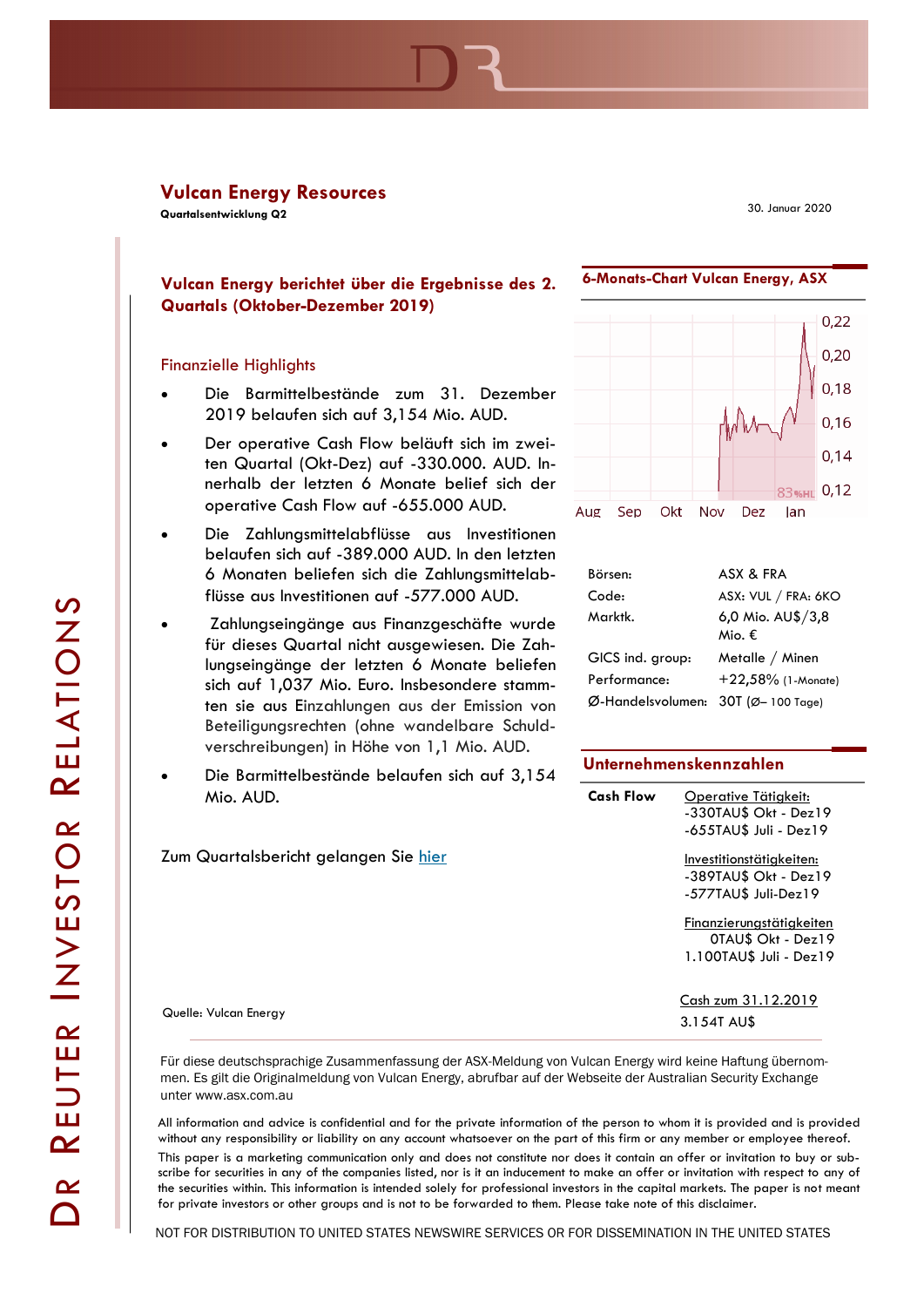**Quartalsentwicklung Q3**

30. Januar 2020

## Operative Highlights

- Erste Schätzungen der Mineralressourcen bei dem Vulcan Lithium Brine Project wurden abgeschlossen, gefolgt von positiven Ergebnissen der Sole-Probenahme.
- Die insgesamt abgeleitete Mineralressource von 13,2 MT enthaltenem Lithium Karbonatäquivalent, bei einer Lithium-Sole Qualität von 181 mg /l Li, ist die größte JORC - konforme Lithium Ressource in Europa.
- Die Unterzeichnung eines MoU-Vertrages mit der deutschen Pfalzwerke Gruppe-Pfalzwerke geofurture, für 80% der Lithiumrechte bei der Geothermischen-Anlage Insheim zur Herstellung von Lithiumhydroxid. Es besteht ein Potential zur signifikanten Verkürzung des Zeitrahmens der Unternehmensstrategie zur Produktion von Zero Carbon Lithium Hydroxid.
- Der sehr erfahrende Herr Dr. Horst Kreuter ergänzt den Vorstand der Gesellschaft.
- Das Dual Listing an der Frankfurter Börse ist abgeschlossen.
- Die Scoping-Studie ist gut vorangekommen und wird wahrscheinlich im ersten Quartal 2020 abgeschlossen.
- Die Feldstudien beim norwegischen Projekt werden fortgesetzt. Das laufende Projekt wird ständig geprüft und evaluiert.

Quelle: Vulcan Energy

Für diese deutschsprachige Zusammenfassung der ASX-Meldung von Vulcan Energy wird keine Haftung übernommen. Es gilt die Originalmeldung von Vulcan Energy abrufbar auf der Webseite der Australian Security Exchange unter www.asx.com.au

All information and advice is confidential and for the private information of the person to whom it is provided and is provided without any responsibility or liability on any account whatsoever on the part of this firm or any member or employee thereof. This paper is a marketing communication only and does not constitute nor does it contain an offer or invitation to buy or subscribe for securities in any of the companies listed, nor is it an inducement to make an offer or invitation with respect to any of the securities within. This information is intended solely for professional investors in the capital markets. The paper is not meant for private investors or other groups and is not to be forwarded to them. Please take note of this disclaimer.

NOT FOR DISTRIBUTION TO UNITED STATES NEWSWIRE SERVICES OR FOR DISSEMINATION IN THE UNITED STATES